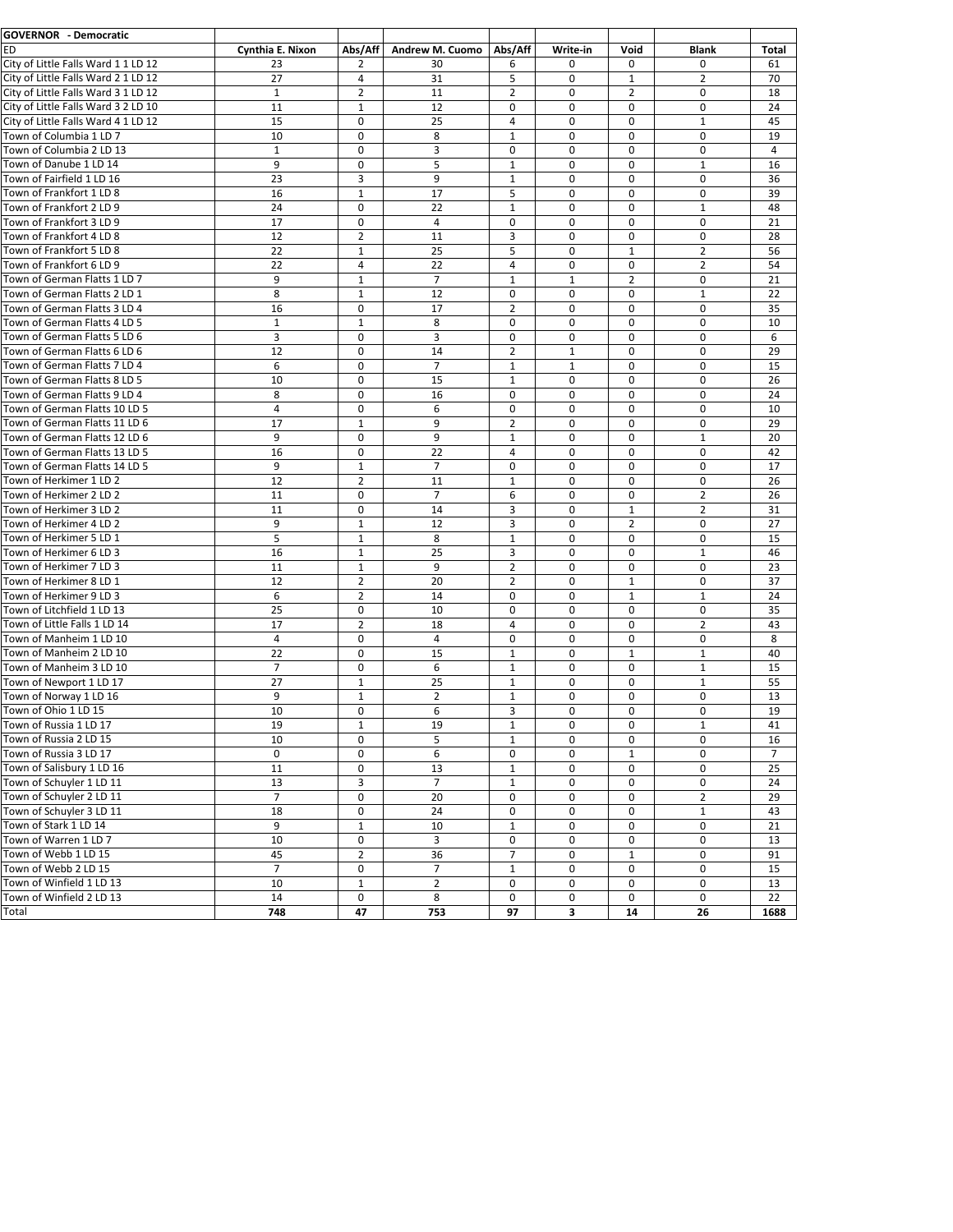| LIEUTENANT GOVERNOR - Democratic    |                  |                |                         |                |              |              |                |                 |
|-------------------------------------|------------------|----------------|-------------------------|----------------|--------------|--------------|----------------|-----------------|
| <b>ED</b>                           | Kathy C. Hochul  | Abs/Aff        | <b>Jumaane Williams</b> | Abs/Aff        | Write-in     | Void         | Blank          | Total           |
| City of Little Falls Ward 1 1 LD 12 | 21               | 6              | 20                      | 1              | 0            | $\mathbf 0$  | 13             | 61              |
| City of Little Falls Ward 2 1 LD 12 | 39               | 8              | 15                      | $\mathbf{1}$   | 0            | 2            | 5              | 70              |
| City of Little Falls Ward 3 1 LD 12 | $\overline{7}$   | 4              | 3                       | $\mathbf{1}$   | 0            | $\mathbf{1}$ | 2              | 18              |
| City of Little Falls Ward 3 2 LD 10 | 13               | $\mathbf 0$    | 9                       | $\mathbf 0$    | 0            | $\mathbf 0$  | $\overline{2}$ | 24              |
| City of Little Falls Ward 4 1 LD 12 | 21               | 3              | 10                      | $\mathbf{1}$   | $\mathbf 0$  | $\mathbf 0$  | 10             | 45              |
| Town of Columbia 1 LD 7             |                  |                | 5                       | $\mathbf 0$    | $\mathbf 0$  |              | 4              |                 |
|                                     | 9                | $\mathbf{1}$   |                         |                |              | $\mathbf 0$  |                | 19              |
| Town of Columbia 2 LD 13            | $\sqrt{4}$       | $\mathbf 0$    | $\mathbf 0$             | $\mathbf 0$    | $\pmb{0}$    | $\mathbf 0$  | $\mathbf 0$    | $\overline{4}$  |
| Town of Danube 1 LD 14              | $\overline{4}$   | $\mathbf{1}$   | 6                       | $\mathbf 0$    | $\mathbf 0$  | $\mathbf 0$  | 5              | 16              |
| Town of Fairfield 1 LD 16           | 16               | 2              | 13                      | $\overline{2}$ | 0            | $\mathbf 0$  | 3              | 36              |
| Town of Frankfort 1 LD 8            | 13               | 5              | 12                      | $\mathbf 0$    | $\mathbf 0$  | $\mathbf 0$  | 9              | 39              |
| Town of Frankfort 2 LD 9            | 20               | $\mathbf{1}$   | 13                      | $\mathbf 0$    | $\mathbf{1}$ | $\mathbf 0$  | 13             | 48              |
| Town of Frankfort 3 LD 9            | 6                | 0              | 6                       | $\mathbf 0$    | $\mathbf 0$  | $\Omega$     | 9              | 21              |
| Town of Frankfort 4 LD 8            | 16               | 4              | $\overline{4}$          | $\mathbf{1}$   | $\mathbf 0$  | $\mathbf 0$  | 3              | 28              |
| Town of Frankfort 5 LD 8            | 27               | $\overline{2}$ | 15                      | 3              | $\mathbf 0$  | $\mathbf{1}$ | 8              | 56              |
| Town of Frankfort 6 LD 9            | 22               | 6              | 13                      | $\overline{2}$ | t,           | $\mathbf 0$  | 11             | 54              |
| Town of German Flatts 1 LD 7        | 8                | $\overline{2}$ | $\overline{4}$          | 0              | 0            | $\mathbf{1}$ | 6              | 21              |
| Town of German Flatts 2 LD 1        | 12               | $\mathbf{1}$   | 5                       | $\mathbf 0$    | $\mathbf 0$  | $\mathbf 0$  | $\overline{4}$ | 22              |
| Town of German Flatts 3 LD 4        | 17               | 1              | 11                      | $\mathbf{1}$   | 0            | $\mathbf 0$  | 5              | 35              |
| Town of German Flatts 4 LD 5        | 6                | 0              | $\mathbf 0$             | $\mathbf{1}$   | $\pmb{0}$    | $\mathbf 0$  | 3              | 10              |
| Town of German Flatts 5 LD 6        |                  | $\mathbf 0$    |                         |                |              |              |                | 6               |
|                                     | 3                |                | $\overline{2}$          | $\pmb{0}$      | 0            | $\mathbf 0$  | $\mathbf{1}$   |                 |
| Town of German Flatts 6 LD 6        | 12               | $\mathbf{1}$   | 11                      | $1\,$          | $\mathbf{1}$ | $\mathbf 0$  | 3              | 29              |
| Town of German Flatts 7 LD 4        | $\overline{7}$   | 0              | 3                       | $1\,$          | $\mathbf{1}$ | $\mathbf 0$  | 3              | 15              |
| Town of German Flatts 8 LD 5        | 12               | $\mathbf 0$    | $\overline{7}$          | $\mathbf{1}$   | $\mathbf 0$  | $\Omega$     | 6              | 26              |
| Town of German Flatts 9 LD 4        | 12               | $\mathbf 0$    | $\overline{4}$          | $\mathbf 0$    | 0            | $\mathbf 0$  | 8              | 24              |
| Town of German Flatts 10 LD 5       | $\overline{7}$   | $\mathbf 0$    | $\overline{2}$          | $\mathbf 0$    | 0            | $\mathbf 0$  | $\mathbf{1}$   | 10              |
| Town of German Flatts 11 LD 6       | 15               | $\mathbf 0$    | 5                       | 3              | 0            | $\mathbf 0$  | 6              | 29              |
| Town of German Flatts 12 LD 6       | $\overline{7}$   | $\mathbf{1}$   | $\overline{7}$          | 0              | 0            | $\mathbf 0$  | 5              | 20              |
| Town of German Flatts 13 LD 5       | 20               | 4              | 10                      | $\mathbf 0$    | $\mathbf 0$  | $\mathbf 0$  | 8              | 42              |
| Town of German Flatts 14 LD 5       | 12               | $\mathbf{1}$   | 3                       | $\mathbf 0$    | $\mathbf 0$  | $\mathbf 0$  | $\mathbf{1}$   | 17              |
| Town of Herkimer 1 LD 2             | 13               | $\overline{2}$ | $\overline{7}$          | $1\,$          | 0            | $\mathbf 0$  | 3              | 26              |
| Town of Herkimer 2 LD 2             | 11               | 1              | 1                       | 4              | 0            | 2            | $\overline{7}$ | 26              |
| Town of Herkimer 3 LD 2             | 16               | 3              | $\overline{7}$          | $\mathbf 0$    | $\mathbf 0$  | $\mathbf{1}$ | $\overline{4}$ | 31              |
| Town of Herkimer 4 LD 2             | $\overline{7}$   | 3              | 10                      | $1\,$          | 0            | 2            | 4              | 27              |
| Town of Herkimer 5 LD 1             | 8                | $\overline{2}$ | $\overline{2}$          | 0              | $\mathbf 0$  | $\mathbf 0$  | 3              | 15              |
| Town of Herkimer 6 LD 3             | 28               | 0              | 9                       | $\mathbf{1}$   | 0            | $\mathbf 0$  | 8              | 46              |
| Town of Herkimer 7 LD 3             | 14               | $\overline{2}$ | $\overline{4}$          | $\mathbf 0$    | $\mathbf 0$  | $\mathbf 0$  | 3              | 23              |
|                                     |                  |                |                         |                |              |              |                |                 |
| Town of Herkimer 8 LD 1             | 18               | $\overline{2}$ | 9                       | $\overline{2}$ | 0            | $\mathbf{1}$ | 5              | 37              |
| Town of Herkimer 9 LD 3             | $\overline{7}$   | $\overline{2}$ | 5                       | $\mathbf 0$    | $\mathbf 0$  | $\mathbf{1}$ | 9              | 24              |
| Town of Litchfield 1 LD 13          | 16               | $\mathbf 0$    | 15                      | $\mathbf 0$    | 0            | $\mathbf 0$  | $\overline{4}$ | 35              |
| Town of Little Falls 1 LD 14        | 13               | 5              | 9                       | 0              | 0            | $\mathbf 0$  | 16             | 43              |
| Town of Manheim 1 LD 10             | $\overline{4}$   | 0              | $\overline{4}$          | $\mathbf 0$    | $\mathbf 0$  | $\mathbf 0$  | $\mathbf 0$    | 8               |
| Town of Manheim 2 LD 10             | 17               | $\mathbf{1}$   | 14                      | $\mathbf 0$    | $\mathbf 0$  | $\mathbf{1}$ | $\overline{7}$ | 40              |
| Town of Manheim 3 LD 10             | 9                | $\mathbf{1}$   | $\overline{4}$          | $\mathbf 0$    | $\mathbf 0$  | $\mathbf 0$  | $\mathbf{1}$   | 15              |
| Town of Newport 1 LD 17             | 24               | 0              | 22                      | $\overline{2}$ | $\pmb{0}$    | $\mathbf 0$  | $\overline{7}$ | 55              |
| Town of Norway 1 LD 16              | $\mathbf 0$      | $\overline{2}$ | $\overline{7}$          | $\mathbf 0$    | $\mathbf 0$  | $\mathbf 0$  | $\overline{4}$ | 13              |
| Town of Ohio 1 LD 15                | 6                | 3              | $\overline{7}$          | $\mathbf 0$    | 0            | 0            | 3              | 19              |
| Town of Russia 1 LD 17              | 15               | $\mathbf{1}$   | $17\,$                  | $\mathbf{1}$   | $\pmb{0}$    | 0            | $\overline{7}$ | 41              |
| Town of Russia 2 LD 15              | $\overline{7}$   | $\mathbf{1}$   | 6                       | $\mathbf 0$    | 0            | $\mathbf 0$  | $\overline{2}$ | 16              |
| Town of Russia 3 LD 17              | 4                | 0              | $\overline{2}$          | 0              | 0            | $\mathbf{1}$ | 0              | $\overline{7}$  |
| Town of Salisbury 1 LD 16           | 10               | $\mathbf{1}$   | 12                      | $\pmb{0}$      | 0            | 0            | $\overline{2}$ | 25              |
| Town of Schuyler 1 LD 11            | 10               | 3              | $\overline{2}$          | $\mathbf 1$    | 0            | 0            | 8              | 24              |
| Town of Schuyler 2 LD 11            | 16               | 0              | 5                       | 0              | 0            | 0            | 8              | 29              |
|                                     |                  |                |                         |                |              |              |                |                 |
| Town of Schuyler 3 LD 11            | 27               | 0              | 8                       | 0              | 0            | 0            | 8              | 43              |
| Town of Stark 1 LD 14               | 6                | 0              | $\overline{5}$          | $\overline{2}$ | 0            | 0            | 8              | $\overline{21}$ |
| Town of Warren 1 LD 7               | 9                | 0              | 3                       | 0              | 0            | 0            | $\mathbf{1}$   | 13              |
| Town of Webb 1 LD 15                | 48               | 4              | 30                      | $\sqrt{4}$     | 0            | 0            | 5              | 91              |
| Town of Webb 2 LD 15                | $\overline{7}$   | $\mathbf{1}$   | 5                       | 0              | 0            | 0            | $\overline{2}$ | 15              |
| Town of Winfield 1 LD 13            | $\overline{7}$   | 0              | 3                       | $\mathbf 1$    | 0            | 0            | $\overline{2}$ | 13              |
| Town of Winfield 2 LD 13            | $\overline{7}$   | 0              | $\overline{7}$          | $\mathbf 0$    | 0            | 0            | 8              | 22              |
| Total                               | $\overline{772}$ | 94             | 459                     | 40             | 3            | 14           | 306            | 1688            |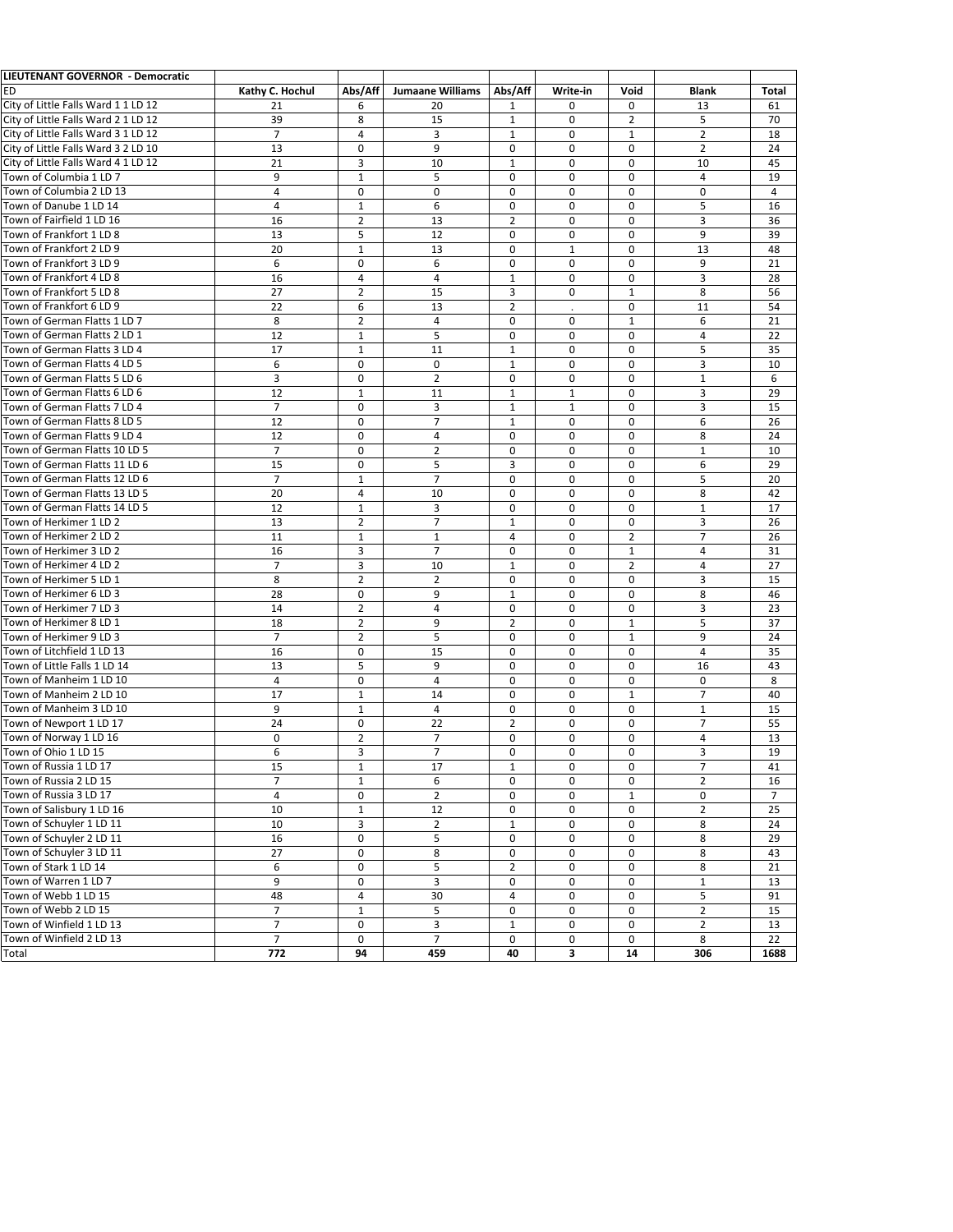| <b>ATTORNEY GENERAL - Democratic</b>                         |                             |                  |                             |                   |                  |                          |                        |                              |                  |                   |                |                |
|--------------------------------------------------------------|-----------------------------|------------------|-----------------------------|-------------------|------------------|--------------------------|------------------------|------------------------------|------------------|-------------------|----------------|----------------|
| <b>ED</b>                                                    | <b>Sean Patrick Maloney</b> | Abs/Aff          | Letitia A. James            | Abs/Aff           | Leecia R. Eve    | Abs/Aff                  | <b>Zephyr Teachout</b> | Abs/Aff                      | Write-in         | Void              | <b>Blank</b>   | Total          |
| City of Little Falls Ward 1 1 LD 12                          | 6                           | 1                | 8                           | $\overline{2}$    | 6                | 0                        | 29                     | 5                            | 0                | 0                 | 4              | 61             |
| City of Little Falls Ward 2 1 LD 12                          | $\overline{25}$             | $\overline{7}$   | 9                           | $\mathbf{1}$      | 0                | $\mathbf 0$              | 22                     | $\mathbf{1}$                 | $\mathbf 0$      | $\overline{2}$    | $\overline{3}$ | 70             |
| City of Little Falls Ward 3 1 LD 12                          | 5                           | $\overline{2}$   | $\overline{2}$              | $\mathbf{1}$      | 0                | 0                        | 4                      | $\mathbf{1}$                 | $\mathbf 0$      | $\overline{2}$    | 1              | 18             |
| City of Little Falls Ward 3 2 LD 10                          | 11                          | 0                | $\overline{4}$              | 0                 | 0                | $\mathbf 0$              | $\overline{7}$         | $\mathbf 0$                  | $\mathbf 0$      | 0                 | $\overline{2}$ | 24             |
| City of Little Falls Ward 4 1 LD 12                          | 14                          | $\overline{2}$   | $\overline{7}$              | 0                 | $\mathbf{1}$     | $\mathbf 0$              | 17                     | $\mathbf{1}$                 | $\mathbf 0$      | $\mathbf{1}$      | 2              | 45             |
| Town of Columbia 1 LD 7                                      | 3                           | $\mathbf{1}$     | $\overline{4}$              | $\mathbf 0$       | $\overline{2}$   | $\mathbf 0$              | $\overline{7}$         | $\mathbf 0$                  | $\mathbf 0$      | $\mathbf 0$       | $\mathbf 0$    | 17             |
| Town of Columbia 2 LD 13                                     | $\mathbf{1}$                | 0                | $\mathbf 0$                 | $\mathbf 0$       | 0                | $\mathbf 0$              | 3                      | $\mathbf 0$                  | $\mathbf 0$      | 0                 | $\mathbf 0$    | 4              |
| Town of Danube 1 LD 14                                       | $\overline{7}$              | 0                | 3                           | $\mathbf 0$       | 0                | $\mathbf 0$              | $\sqrt{4}$             | $\mathbf{1}$                 | $\mathbf 0$      | 0                 | $\mathbf{1}$   | 16             |
| Town of Fairfield 1 LD 16                                    | 9                           | 0                | 5                           | $\overline{2}$    | 0                | $\mathbf 0$              | 16                     | $\overline{2}$               | $\mathbf 0$      | 0                 | $\overline{2}$ | 36             |
| Town of Frankfort 1 LD 8                                     | 14                          | $\overline{2}$   | 11                          | $\mathbf{1}$      | 0                | $\mathbf 0$              | $\overline{7}$         | $\overline{2}$               | $\mathbf 0$      | $\mathbf{1}$      | 1              | 39             |
| Town of Frankfort 2 LD 9                                     | 13                          | $\mathbf{1}$     | $\overline{7}$              | $\mathbf 0$       | $\mathbf{1}$     | $\mathbf 0$              | 16                     | $\mathbf 0$                  | $\mathbf{1}$     | 0                 | 9              | 48             |
| Town of Frankfort 3 LD 9                                     | 8                           | 0                | $\overline{2}$              | $\mathbf 0$       | 3                | $\mathbf 0$              | $\overline{4}$         | $\Omega$                     | $\mathbf 0$      | $\mathbf 0$       | $\overline{4}$ | 21             |
| Town of Frankfort 4 LD 8                                     | $\overline{7}$              | $\overline{4}$   | $\overline{4}$              | $\mathbf 0$       | $\overline{2}$   | $\mathbf 1$              | 9                      | $\mathbf 0$                  | $\mathbf 0$      | 0                 | $\mathbf{1}$   | 28             |
| Town of Frankfort 5 LD 8                                     | 21                          | $\mathbf{1}$     | 6                           | $\overline{2}$    | $\mathbf{1}$     | $\pmb{0}$                | 16                     | $\overline{2}$               | $\mathbf 0$      | $\mathbf{1}$      | 6              | 56             |
| Town of Frankfort 6 LD 9                                     | 19                          | 5                | 11                          | $\mathbf 0$       | $\mathbf{1}$     | $1\,$                    | 13                     | $\mathbf{1}$                 | $\mathbf 0$      | $\mathbf{1}$      | $\overline{2}$ | 54             |
|                                                              |                             |                  |                             |                   |                  |                          | 10                     |                              |                  |                   |                |                |
| Town of German Flatts 1 LD 7<br>Town of German Flatts 2 LD 1 | 6<br>$\overline{7}$         | 0<br>$\mathbf 0$ | $\mathbf 0$<br>$\mathbf{1}$ | $\mathbf{1}$<br>0 | 0<br>$\mathbf 0$ | 0<br>$\mathbf 0$         | 12                     | $\mathbf{1}$<br>$\mathbf{1}$ | 0<br>$\mathbf 0$ | $\mathbf{1}$<br>0 | $\overline{2}$ | 21<br>22       |
| Town of German Flatts 3 LD 4                                 | 9                           |                  | $\overline{7}$              | $\mathbf{1}$      | $\overline{2}$   | $\mathbf 0$              | 12                     | $\mathbf 0$                  | $\mathbf 0$      |                   | 1              | 35             |
|                                                              |                             | $\mathbf{1}$     |                             |                   |                  |                          |                        |                              |                  | 0                 | 3              |                |
| Town of German Flatts 4 LD 5                                 | 4                           | $\mathbf{1}$     | 3                           | $\mathbf 0$       | 0                | $\mathbf 0$              | $\overline{2}$         | $\mathbf 0$                  | $\mathbf 0$      | $\mathbf 0$       | $\mathbf 0$    | 10             |
| Town of German Flatts 5 LD 6                                 | $\mathbf{1}$                | 0                | $\overline{2}$              | $\mathbf 0$       | 0                | $\mathbf 0$              | 3                      | $\mathbf 0$                  | $\mathbf 0$      | 0                 | $\mathbf 0$    | 6              |
| Town of German Flatts 6 LD 6                                 | 12                          | 0                | 3                           | $\mathbf 1$       | $\mathbf{1}$     | $\mathbf 0$              | 9                      | $\mathbf{1}$                 | $\mathbf{1}$     | 0                 | $\mathbf{1}$   | 29             |
| Town of German Flatts 7 LD 4                                 | 6                           | 0                | $\overline{2}$              | $\mathbf{1}$      | $\mathbf{1}$     | $\mathbf 0$              | 4                      | $\mathbf 0$                  | $\mathbf{1}$     | 0                 | 0              | 15             |
| Town of German Flatts 8 LD 5                                 | 14                          | 0                | $\overline{4}$              | $\mathbf 0$       | 0                | $\mathbf 0$              | $\overline{7}$         | $\mathbf 0$                  | $\mathbf 0$      | $\mathbf{1}$      | 0              | 26             |
| Town of German Flatts 9 LD 4                                 | 11                          | 0                | 8                           | $\mathbf 0$       | $\overline{2}$   | 0                        | $1\,$                  | $\mathbf 0$                  | $\mathbf 0$      | 0                 | 2              | 24             |
| Town of German Flatts 10 LD 5                                | $\mathbf 0$                 | 0                | 3                           | $\mathbf 0$       | $\mathbf 0$      | $\mathbf 0$              | $\overline{7}$         | $\Omega$                     | $\mathbf 0$      | $\mathbf 0$       | $\mathbf 0$    | 10             |
| Town of German Flatts 11 LD 6                                | $\overline{7}$              | $\mathbf 2$      | $\overline{4}$              | $\mathbf 0$       | 0                | $\mathbf 0$              | 12                     | $\mathbf 1$                  | $\mathbf 0$      | 0                 | $\overline{3}$ | 29             |
| Town of German Flatts 12 LD 6                                | 6                           | $\mathbf{1}$     | $\overline{2}$              | $\mathbf 0$       | $\mathbf{1}$     | $\pmb{0}$                | 9                      | $\Omega$                     | $\mathbf 0$      | 0                 | $\mathbf{1}$   | 20             |
| Town of German Flatts 13 LD 5                                | 15                          | $\mathbf{1}$     | $\overline{7}$              | $\mathbf 0$       | $\mathbf 0$      | 0                        | 15                     | $\mathbf 0$                  | $\mathbf 0$      | $\mathbf{1}$      | 3              | 42             |
| Town of German Flatts 14 LD 5                                | $\overline{7}$              | 0                | $\mathbf{1}$                | $\mathbf{1}$      | 0                | $\mathbf 0$              | $\overline{7}$         | $\mathbf 0$                  | $\mathbf 0$      | 0                 | 1              | 17             |
| Town of Herkimer 1 LD 2                                      | 10                          | $\overline{2}$   | 3                           | 0                 | $\mathbf{1}$     | $\mathbf{1}$             | $\overline{7}$         | $\mathbf 0$                  | $\mathbf 0$      | 0                 | 2              | 26             |
| Town of Herkimer 2 LD 2                                      | $\overline{7}$              | $\overline{2}$   | $\overline{2}$              | 3                 | $\mathbf 0$      | $\mathbf{1}$             | 5                      | $\mathbf 0$                  | $\mathbf 0$      | 0                 | 6              | 26             |
| Town of Herkimer 3 LD 2                                      | 8                           | 0                | $\overline{4}$              | $\mathbf 0$       | $1\,$            | $\mathbf 0$              | 12                     | $\mathbf{1}$                 | $\mathbf 0$      | $\mathbf{1}$      | $\overline{4}$ | 31             |
| Town of Herkimer 4 LD 2                                      | 8                           | 3                | 4                           | $\mathbf 0$       | $\overline{2}$   | $\mathbf 0$              | 6                      | $\mathbf{1}$                 | $\mathbf 0$      | $\overline{2}$    | $\mathbf{1}$   | 27             |
| Town of Herkimer 5 LD 1                                      | 5                           | $1\,$            | $\overline{2}$              | $\mathbf 0$       | $\mathbf 0$      | $\mathbf 0$              | 5                      | $\mathbf{1}$                 | $\mathbf 0$      | 0                 | $\mathbf{1}$   | 15             |
| Town of Herkimer 6 LD 3                                      | 14                          | $\mathbf{1}$     | 13                          | $\mathbf{1}$      | 2                | 0                        | 10                     | $\mathbf 0$                  | $\mathbf 0$      | 0                 | 5              | 46             |
| Town of Herkimer 7 LD 3                                      | 4                           | $\overline{2}$   | 5                           | $\mathbf 0$       | 0                | $\mathbf 0$              | 10                     | $\mathbf 0$                  | 1                | 0                 | $\mathbf{1}$   | 23             |
| Town of Herkimer 8 LD 1                                      | 9                           | $\overline{2}$   | 3                           | $\mathbf{1}$      | $\mathbf{1}$     | $\mathbf 0$              | 15                     | $\mathbf{1}$                 | $\mathbf 0$      | $\mathbf{1}$      | $\overline{4}$ | 37             |
| Town of Herkimer 9 LD 3                                      | 3                           | 0                | $\overline{4}$              | $\mathbf 0$       | $\mathbf{1}$     | $\mathbf{1}$             | 8                      | $\mathbf{1}$                 | $\mathbf 0$      | $\mathbf 0$       | 6              | 24             |
| Town of Litchfield 1 LD 13                                   | 10                          | $\Omega$         | 3                           | $\mathbf 0$       | $\mathbf{1}$     | $\pmb{0}$                | 18                     | $\mathbf 0$                  | $\mathbf 0$      | $\mathbf 0$       | 3              | 35             |
| Town of Little Falls 1 LD 14                                 | 13                          | $\overline{2}$   | 5                           | $\overline{2}$    | $\overline{2}$   | $\mathbf 0$              | 13                     | $\mathbf{1}$                 | $\mathbf 0$      | 0                 | 5              | 43             |
| Town of Manheim 1 LD 10                                      | 3                           | 0                | $\mathbf 0$                 | $\mathbf 0$       | 0                | 0                        | 5                      | $\mathbf 0$                  | $\mathbf 0$      | 0                 | 0              | 8              |
| Town of Manheim 2 LD 10                                      | $\overline{7}$              | $\mathbf{1}$     | 5                           | 0                 | 3                | $\mathbf 0$              | 22                     | $\mathbf 0$                  | $\mathbf 0$      | $\mathbf{1}$      | 1              | 40             |
| Town of Manheim 3 LD 10                                      | $\overline{2}$              | 0                | 3                           | $\mathbf 0$       | 0                | $\mathbf 0$              | $\overline{7}$         | $\mathbf{1}$                 | $\mathbf 0$      | 0                 | 2              | 15             |
| Town of Newport 1 LD 17                                      | 15                          | 0                | 9                           | $\mathbf 0$       | 0                | $\mathbf{1}$             | 28                     | $\mathbf{1}$                 | $\mathbf 0$      | 0                 | $\mathbf{1}$   | 55             |
| Town of Norway 1 LD 16                                       | $\mathbf{1}$                | 0                | $\mathbf 0$                 | $\overline{2}$    | 0                | $\mathbf 0$              | 8                      | $\mathbf 0$                  | $\mathbf 0$      | $\mathbf 0$       | $\overline{2}$ | 13             |
| Town of Ohio 1 LD 15                                         | $\overline{2}$              | 0                | $\overline{4}$              | $\overline{2}$    | 3                | 0                        | 6                      | $\mathbf{1}$                 | 0                | 0                 | $\mathbf{1}$   | 19             |
| Town of Russia 1 LD 17                                       | 8                           | $\mathbf 1$      | $\overline{7}$              | $\pmb{0}$         | 0                | 0                        | 23                     | $\mathbf{1}$                 | $\mathbf 0$      | $\pmb{0}$         | $\mathbf 1$    | 41             |
| Town of Russia 2 LD 15                                       | $\overline{2}$              | $\mathbf{1}$     | $\overline{2}$              | 0                 | 0                | $\mathbf 0$              | 11                     | 0                            | 0                | 0                 | 0              | 16             |
| Town of Russia 3 LD 17                                       | $\overline{2}$              | 0                | $\mathbf{1}$                | 0                 | 0                | 0                        | 3                      | 0                            | 0                | $\mathbf{1}$      | 0              | $\overline{7}$ |
| Town of Salisbury 1 LD 16                                    | 5                           | 0                | $\overline{4}$              | 0                 | $\overline{2}$   | $\mathbf{1}$             | 12                     | $\mathbf 0$                  | 0                | 0                 | $\mathbf{1}$   | 25             |
| Town of Schuyler 1 LD 11                                     | $\mathbf{1}$                | $\mathbf{1}$     | $\overline{2}$              | $\mathbf{1}$      | 0                | $\mathbf 0$              | 14                     | $\mathbf{1}$                 | 0                | $\mathbf{1}$      | 3              | 24             |
| Town of Schuyler 2 LD 11                                     | 16                          | 0                | 6                           | 0                 | $\,1\,$          | $\mathbf 0$              | $\overline{4}$         | 0                            | 0                | 0                 | $\overline{2}$ | 29             |
| Town of Schuyler 3 LD 11                                     | 19                          | 0                | $\overline{4}$              | 0                 | $\mathbf{1}$     | 0                        | 13                     | 0                            | 0                | 0                 | 6              | 43             |
| Town of Stark 1 LD 14                                        | $\overline{4}$              | 0                | 5                           | 0                 | $\mathbf{1}$     | $\mathbf 0$              | 8                      | $\overline{2}$               | 0                | 0                 | $\mathbf{1}$   | 21             |
| Town of Warren 1 LD 7                                        | 5                           | 0                | 3                           | 0                 | 0                | $\mathbf 0$              | 5                      | $\mathbf 0$                  | 0                | 0                 | 0              | 13             |
| Town of Webb 1 LD 15                                         | 30                          | 5                | 13                          | $\pmb{0}$         | 0                | $\mathbf 0$              | 36                     | 4                            | 0                | $\mathbf{1}$      | $\overline{2}$ | 91             |
| Town of Webb 2 LD 15                                         | 4                           | $\mathbf{1}$     | 3                           | 0                 | $\mathbf{1}$     | $\mathbf 0$              | 6                      | 0                            | 0                | 0                 | 0              | 15             |
| Town of Winfield 1 LD 13                                     | 5                           | 0                | $\overline{2}$              | $\mathbf{1}$      | $\mathbf{1}$     | $\mathbf 0$              | 3                      | $\pmb{0}$                    | 0                | 0                 | 1              | 13             |
| Town of Winfield 2 LD 13                                     | 5                           | 0                | 8                           | $\mathsf 0$       | $\mathbf 0$      | $\mathbf 0$              | $\overline{7}$         | 0                            | 0                | 0                 | $\overline{2}$ | 22             |
|                                                              | 495                         | 57               | 259                         | $\overline{27}$   | 48               | $\overline{\phantom{a}}$ | 614                    | 37                           | 4                | 19                | 119            | 1686           |
| Total                                                        |                             |                  |                             |                   |                  |                          |                        |                              |                  |                   |                |                |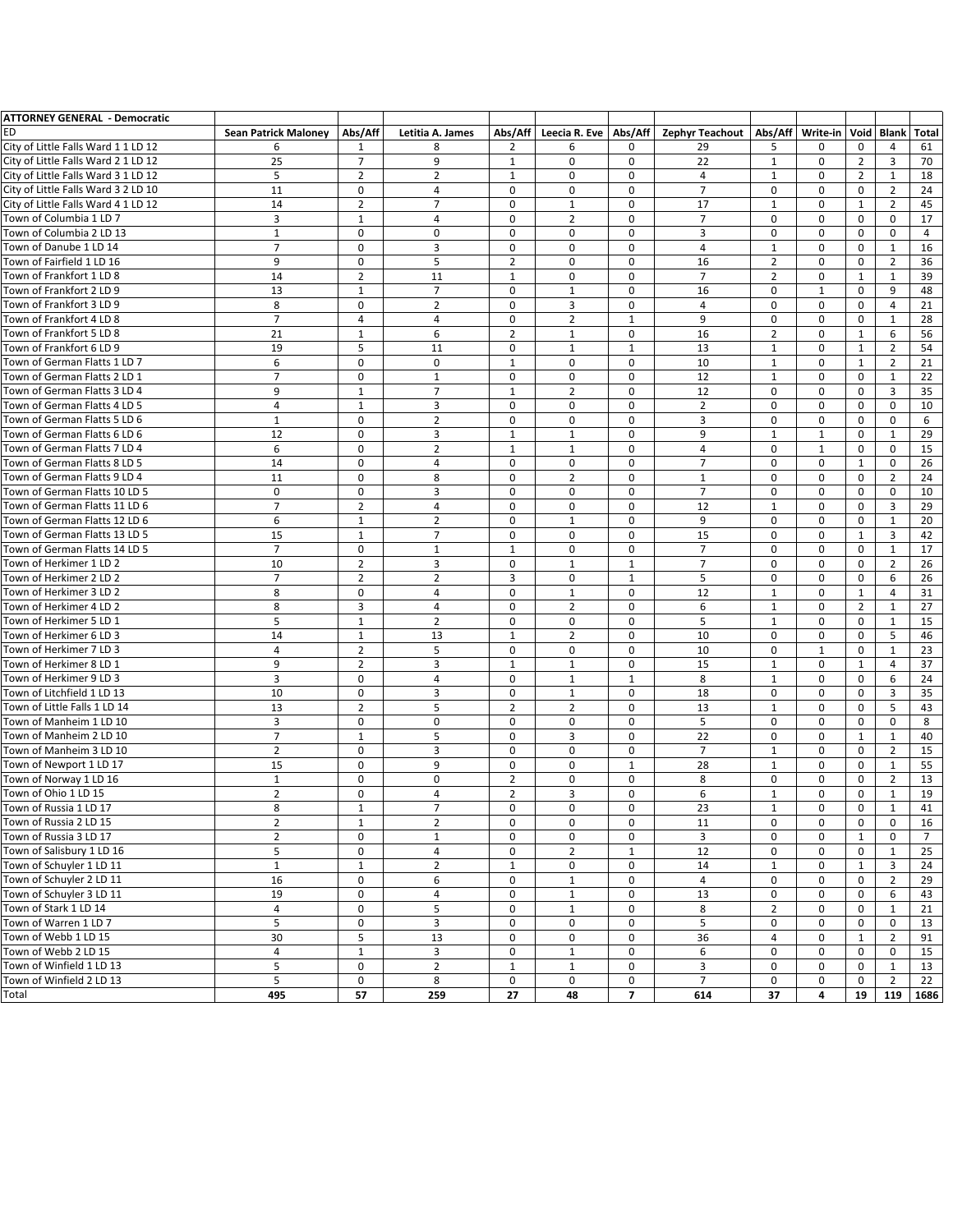| MEMBER OF ASSEMBLY 118th District - Republican |                          |                |                        |                |                |                |              |              |
|------------------------------------------------|--------------------------|----------------|------------------------|----------------|----------------|----------------|--------------|--------------|
| <b>ED</b>                                      | <b>Robert J. Smullen</b> | Abs/Aff        | <b>Patrick Vincent</b> | Abs/Aff        | Write-in       | Void           | <b>Blank</b> | <b>Total</b> |
| Town of Danube 1 LD 14                         | 17                       | $\Omega$       | 21                     | 3              | 0              | 0              | $\mathbf 0$  | 41           |
| Town of Fairfield 1 LD 16                      | 17                       | $\mathbf{1}$   | 60                     | 13             | 0              | $\overline{2}$ | $\mathbf 0$  | 93           |
| Town of Herkimer 1 LD 2                        | 34                       | 8              | 63                     | 6              | $\mathbf 0$    | $\mathbf 0$    | $\mathbf 0$  | 111          |
| Town of Herkimer 2 LD 2                        | 8                        | 4              | 12                     | $\overline{2}$ | $\mathbf 0$    | 0              | $\Omega$     | 26           |
| Town of Herkimer 3 LD 2                        | 8                        | $\mathbf{1}$   | 11                     | $\mathbf{1}$   | $\mathbf 0$    | 0              | $\mathbf 0$  | 21           |
| Town of Herkimer 4 LD 2                        | $\overline{7}$           | $\overline{a}$ | 9                      | 5              | $\mathbf 0$    | $\mathbf 0$    | $\mathbf{1}$ | 26           |
| Town of Herkimer 5 LD 1                        | 11                       | $\Omega$       | 34                     | $\overline{2}$ | $\mathbf 0$    | $\mathbf 0$    | $\mathbf 0$  | 47           |
| Town of Herkimer 6 LD 3                        | 32                       | 4              | 59                     | 6              | $\mathbf{1}$   | $\mathbf 0$    | $\mathbf{1}$ | 103          |
| Town of Herkimer 7 LD 3                        | $\overline{7}$           | $\mathbf{1}$   | 21                     | $\mathbf{1}$   | $\mathbf 0$    | $\mathbf{1}$   | $\mathbf 0$  | 31           |
| Town of Herkimer 8 LD 1                        | 10                       | $\Omega$       | 31                     | $\mathbf{1}$   | $\mathbf 0$    | $\mathbf 0$    | $\mathbf 0$  | 42           |
| Town of Herkimer 9 LD 3                        | 20                       | $\overline{4}$ | 32                     | 5              | $\mathbf 0$    | $\mathbf 0$    | $\Omega$     | 61           |
| Town of Manheim 1 LD 10                        | 10                       | $\mathbf{1}$   | 22                     | $\mathbf{1}$   | 0              | 0              | $\mathbf 0$  | 34           |
| Town of Manheim 2 LD 10                        | 44                       | $\overline{2}$ | 65                     | $\overline{2}$ | 0              | 0              | $\mathbf 0$  | 113          |
| Town of Manheim 3 LD 10                        | 8                        | $\mathbf 0$    | 13                     | $\mathbf{1}$   | 0              | 0              | $\Omega$     | 22           |
| Town of Newport 1 LD 17                        | 40                       | $\overline{2}$ | 116                    | 5              | 0              | $\mathbf 0$    | $\mathbf 0$  | 163          |
| Town of Norway 1 LD 16                         | 21                       | $\Omega$       | 56                     | 5              | $\mathbf 0$    | $\mathbf 0$    | $\Omega$     | 82           |
| Town of Ohio 1 LD 15                           | 12                       | 3              | 60                     | 3              | 0              | $\mathbf 0$    | $\mathbf 0$  | 78           |
| Town of Russia 1 LD 17                         | 26                       | 5              | 88                     | 13             | $\Omega$       | $\mathbf 0$    | $\Omega$     | 132          |
| Town of Russia 2 LD 15                         | 11                       | $\Omega$       | 34                     | 5              | $\Omega$       | $\Omega$       | $\Omega$     | 50           |
| Town of Russia 3 LD 17                         | $\mathbf{1}$             | $\Omega$       | 39                     | $\mathbf{1}$   | $\Omega$       | $\mathbf 0$    | $\Omega$     | 41           |
| Town of Salisbury 1 LD 16                      | 37                       | 3              | 76                     | 1              | 0              | $\mathbf{1}$   | $\mathbf{1}$ | 119          |
| Town of Schuyler 1 LD 11                       | 24                       | $\mathbf{1}$   | 62                     | 3              | 0              | $\mathbf 0$    | 10           | 100          |
| Town of Schuyler 2 LD 11                       | 29                       | $\overline{4}$ | 77                     | $\overline{2}$ | 0              | $\mathbf{1}$   | 14           | 127          |
| Town of Schuyler 3 LD 11                       | 8                        | $\Omega$       | 35                     | $\Omega$       | $\mathbf{1}$   | $\mathbf 0$    | 3            | 47           |
| Town of Stark 1 LD 14                          | 13                       | $\mathbf{1}$   | 9                      | $\Omega$       | $\mathbf 0$    | $\mathbf 0$    | $\mathbf 0$  | 23           |
| Town of Webb 1 LD 15                           | 21                       | $\overline{2}$ | 33                     | $\overline{2}$ | $\Omega$       | $\mathbf 0$    | $\Omega$     | 58           |
| Town of Webb 2 LD 15                           | 9                        | 1              | 4                      | $\Omega$       | 0              | $\Omega$       | $\Omega$     | 14           |
| Total                                          | 485                      | 52             | 1142                   | 89             | $\overline{2}$ | 5              | 30           | 1805         |

| MEMBER OF ASSEMBLY 119th District - Republican |                                |    |                     |         |          |      |              |       |
|------------------------------------------------|--------------------------------|----|---------------------|---------|----------|------|--------------|-------|
| ED                                             | Frederick L. Nichols   Abs/Aff |    | Dennis B. Bova, Jr. | Abs/Aff | Write-in | Void | <b>Blank</b> | Total |
| Town of Frankfort 1 LD 8                       |                                |    | 10                  |         |          |      |              | 20    |
| Town of Frankfort 2 LD 9                       | 20                             |    |                     |         |          |      |              | 28    |
| Town of Frankfort 3 LD 9                       | 14                             |    |                     |         |          |      |              | 26    |
| Town of Frankfort 4 LD 8                       |                                |    |                     |         |          |      |              | 17    |
| Town of Frankfort 5 LD 8                       | 21                             |    | 23                  |         |          |      |              | 50    |
| Town of Frankfort 6 LD 9                       | 20                             |    | 21                  |         |          |      |              | 52    |
| Total                                          | 90                             | 14 | 77                  |         |          |      |              | 193   |

| TOWN JUSTICE - Republican |                        |         |                |         |          |      |              |       |
|---------------------------|------------------------|---------|----------------|---------|----------|------|--------------|-------|
| ED                        | <b>Douglas Gardner</b> | Abs/Aff | Lloyd Don Hall | Abs/Aff | Write-in | Void | <b>Blank</b> | Total |
| Town of Manheim 1 LD 10   | 10                     |         | 12             |         |          |      |              | 34    |
| Town of Manheim 2 LD 10   | 64                     |         | 32             |         |          |      | ᆠ            | 113   |
| Town of Manheim 3 LD 10   | <b>. .</b>             |         | 10             |         |          |      |              | 22    |
| Total                     | 94                     | D       | 54             |         |          |      | 13           | 169   |

| SUPERINTENDENT OF HIGHWAYS - Republican |                   |         |    |                                                                                                 |  |  |     |
|-----------------------------------------|-------------------|---------|----|-------------------------------------------------------------------------------------------------|--|--|-----|
| ED                                      | Philip A. Johnson | Abs/Aff |    | George J. Luther III   Abs/Aff   John J. Werczynski   Abs/Aff   Write-in   Void   Blank   Total |  |  |     |
| Town of Schuyler 1 LD 11                |                   |         |    |                                                                                                 |  |  | 100 |
| Town of Schuyler 2 LD 11                | 54                |         |    |                                                                                                 |  |  | 127 |
| Town of Schuyler 3 LD 11                |                   |         |    |                                                                                                 |  |  | 47  |
| Total                                   | 128               |         | 62 | 66                                                                                              |  |  | 274 |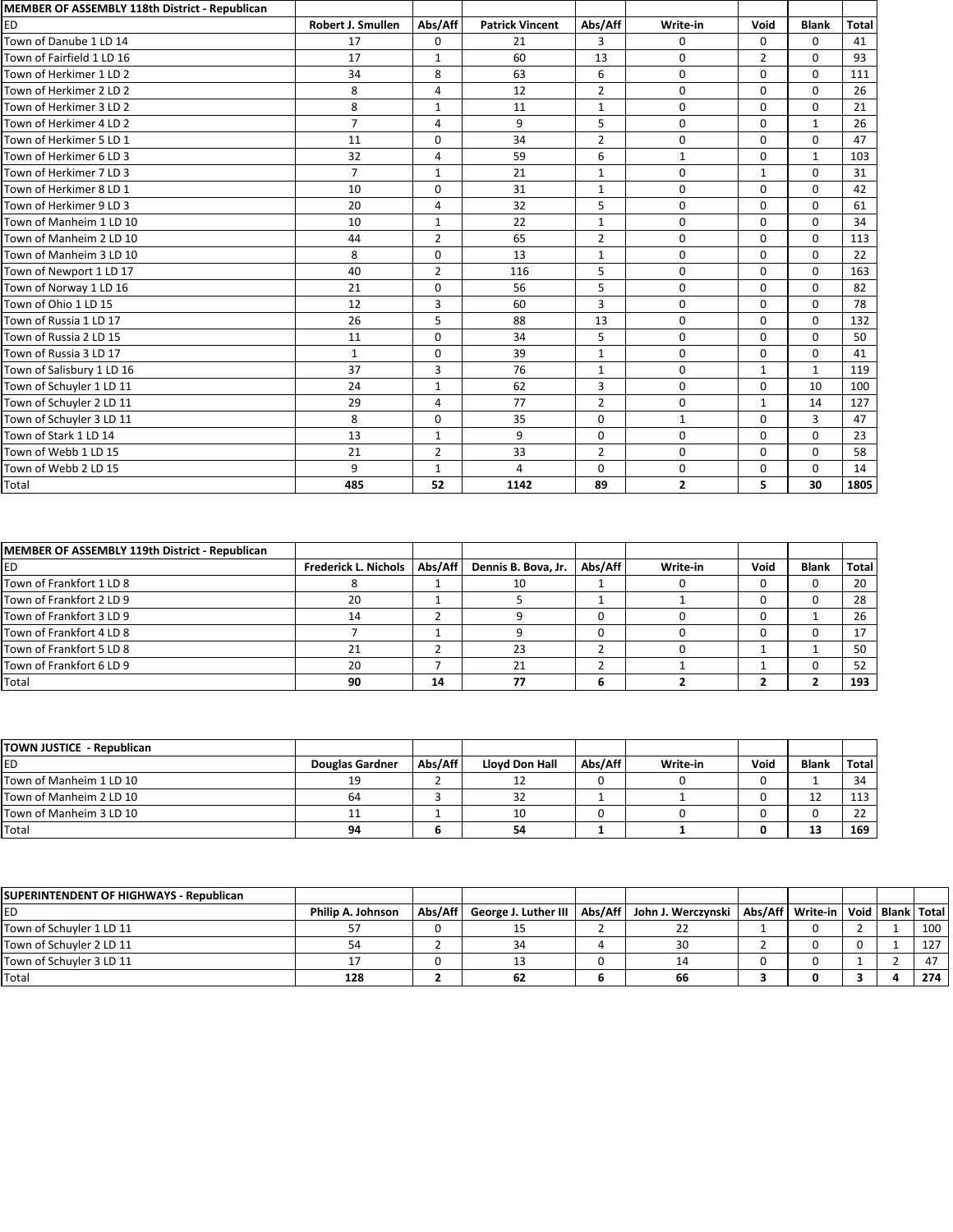| MEMBER OF ASSEMBLY 118th District - Conservative |                        |                |                   |              |              |              |              |                |
|--------------------------------------------------|------------------------|----------------|-------------------|--------------|--------------|--------------|--------------|----------------|
| <b>ED</b>                                        | <b>Patrick Vincent</b> | Abs/Aff        | Robert J. Smullen | Abs/Aff      | Write-in     | Void         | <b>Blank</b> | <b>Total</b>   |
| Town of Danube 1 LD 14                           | $\mathbf{1}$           | 0              | 1                 | 0            | 0            | $\Omega$     | $\Omega$     | $\overline{2}$ |
| Town of Fairfield 1 LD 16                        | 0                      | $\Omega$       | $\Omega$          | $\mathbf 0$  | 0            | $\Omega$     | $\Omega$     | 0              |
| Town of Herkimer 1 LD 2                          | $\overline{2}$         | $\mathbf 0$    | $\Omega$          | $\mathbf 0$  | $\Omega$     | $\Omega$     | $\Omega$     | $\overline{2}$ |
| Town of Herkimer 2 LD 2                          | $\mathbf{1}$           | $\Omega$       | $\mathbf{0}$      | 0            | $\Omega$     | $\Omega$     | $\Omega$     | $\mathbf{1}$   |
| Town of Herkimer 3 LD 2                          | 0                      | $\mathbf 0$    | $\mathbf 0$       | $\mathbf 0$  | $\mathbf{1}$ | $\mathbf{1}$ | $\mathbf 0$  | $\overline{2}$ |
| Town of Herkimer 4 LD 2                          | $\overline{2}$         | $\overline{0}$ | $\mathbf{0}$      | $\mathbf 0$  | 0            | $\Omega$     | $\Omega$     | $\overline{2}$ |
| Town of Herkimer 5 LD 1                          | $\overline{0}$         | $\mathbf 0$    | $\mathbf{0}$      | $\mathbf 0$  | 0            | $\mathbf{0}$ | $\mathbf 0$  | 0              |
| Town of Herkimer 6 LD 3                          | $\overline{2}$         | $\Omega$       | $\Omega$          | $\mathbf 0$  | $\Omega$     | $\Omega$     | $\Omega$     | $\overline{2}$ |
| Town of Herkimer 7 LD 3                          | $\mathbf{1}$           | $\mathbf 0$    | $\mathbf 0$       | $\mathbf 0$  | $\Omega$     | $\Omega$     | $\Omega$     | $\mathbf{1}$   |
| Town of Herkimer 8 LD 1                          | $\mathbf{1}$           | $\Omega$       | $\mathbf{0}$      | $\mathbf 0$  | $\Omega$     | $\Omega$     | $\Omega$     | $\mathbf{1}$   |
| Town of Herkimer 9 LD 3                          | $\overline{3}$         | $\mathbf 0$    | $\mathbf{0}$      | 0            | 0            | $\Omega$     | $\Omega$     | $\overline{3}$ |
| Town of Manheim 1 LD 10                          | $\mathbf{1}$           | $\mathbf 0$    | $\mathbf{0}$      | $\mathbf 0$  | $\Omega$     | $\Omega$     | $\Omega$     | $\mathbf{1}$   |
| Town of Manheim 2 LD 10                          | 12                     | $\overline{2}$ | $\mathbf 0$       | $\mathbf 0$  | 0            | $\mathbf{0}$ | $\mathbf 0$  | 14             |
| Town of Manheim 3 LD 10                          | $\overline{2}$         | $\overline{0}$ | $\mathbf{0}$      | $\mathbf 0$  | 0            | $\mathbf 0$  | $\mathbf 0$  | $\overline{2}$ |
| Town of Newport 1 LD 17                          | 4                      | $\mathbf 0$    | $\mathbf 0$       | $\mathbf 0$  | 0            | $\mathbf 0$  | $\mathbf 0$  | 4              |
| Town of Norway 1 LD 16                           | $\overline{0}$         | $\Omega$       | $\mathbf{0}$      | $\mathbf{1}$ | $\Omega$     | $\Omega$     | $\Omega$     | $\mathbf{1}$   |
| Town of Ohio 1 LD 15                             | $\mathbf{1}$           | $\mathbf 0$    | $\mathbf{1}$      | $\mathbf 0$  | 0            | $\mathbf 0$  | $\mathbf 0$  | $\overline{2}$ |
| Town of Russia 1 LD 17                           | $\overline{3}$         | $\mathbf 0$    | $\mathbf{0}$      | 0            | 0            | $\mathbf 0$  | $\mathbf{0}$ | 3              |
| Town of Russia 2 LD 15                           | 1                      | $\mathbf 0$    | $\mathbf 0$       | 0            | 0            | $\mathbf 0$  | $\mathbf{0}$ | $\mathbf{1}$   |
| Town of Russia 3 LD 17                           | 0                      | $\mathbf 0$    | $\mathbf{1}$      | $\mathbf 0$  | 0            | $\mathbf 0$  | $\mathbf 0$  | $\mathbf{1}$   |
| Town of Salisbury 1 LD 16                        | $\overline{2}$         | $\mathbf 0$    | $\overline{2}$    | $\mathbf 0$  | 0            | $\mathbf{0}$ | $\mathbf 0$  | 4              |
| Town of Schuyler 1 LD 11                         | $\mathbf{1}$           | $\mathbf 0$    | $\mathbf 0$       | $\mathbf 0$  | 0            | $\mathbf 0$  | $\mathbf 0$  | $\mathbf{1}$   |
| Town of Schuyler 2 LD 11                         | 0                      | $\mathbf 0$    | $\mathbf{0}$      | $\mathbf 0$  | 0            | $\mathbf{0}$ | $\mathbf{0}$ | 0              |
| Town of Schuyler 3 LD 11                         | 0                      | $\mathbf 0$    | $\mathbf 0$       | $\mathbf 0$  | 0            | $\mathbf{0}$ | $\mathbf{0}$ | 0              |
| Town of Stark 1 LD 14                            | 0                      | $\mathbf 0$    | $\mathbf 0$       | $\mathbf 0$  | 0            | $\mathbf 0$  | $\mathbf{0}$ | 0              |
| Town of Webb 1 LD 15                             | 0                      | $\mathbf 0$    | $\mathbf 0$       | $\mathbf 0$  | 0            | $\mathbf 0$  | $\mathbf{0}$ | 0              |
| Town of Webb 2 LD 15                             | 1                      | $\mathbf 0$    | $\mathbf 0$       | $\mathbf 0$  | 0            | 0            | 0            | $\mathbf{1}$   |
| <b>Total</b>                                     | 41                     | $\overline{2}$ | 5                 | $\mathbf{1}$ | $\mathbf{1}$ | $\mathbf{1}$ | $\mathbf 0$  | 51             |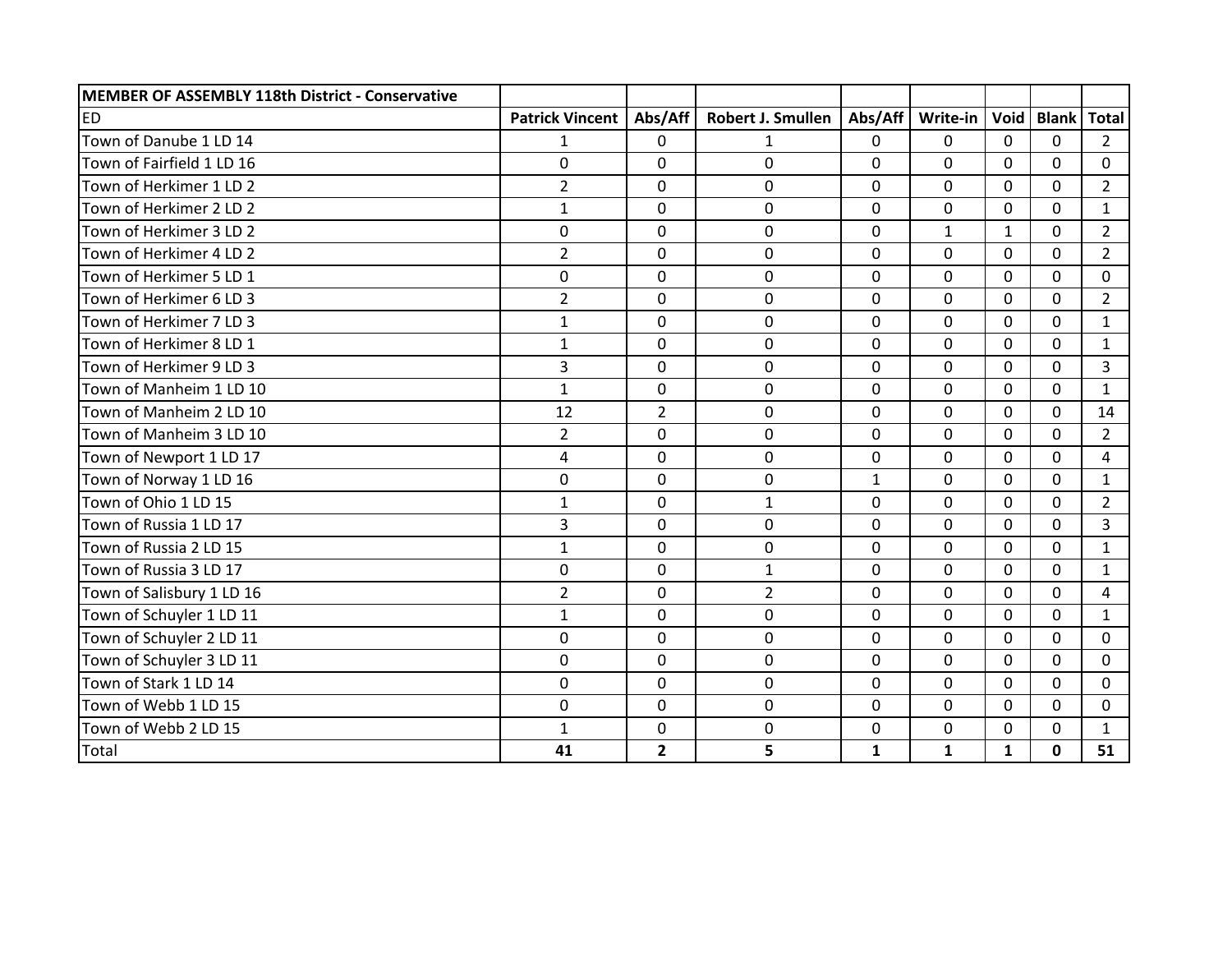| <b>ATTORNEY GENERAL - Reform</b>                  |                  |                  |                       |              |                              |                |              |              |                  |                |
|---------------------------------------------------|------------------|------------------|-----------------------|--------------|------------------------------|----------------|--------------|--------------|------------------|----------------|
| ED                                                | Nancy B. Sliwa   | Abs/Aff          | <b>Mike Diederich</b> | Abs/Aff      | <b>Christopher B. Garvey</b> | Abs/Aff        | Write-in     | Void         | <b>Blank</b>     | <b>Total</b>   |
| City of Little Falls Ward 1 1 LD 12               | 0                | 0                | $\mathbf 0$           | 0            | $\mathbf{1}$                 | 0              | 0            | $\mathbf 0$  | $\mathbf 0$      | 1              |
| City of Little Falls Ward 2 1 LD 12               | $\mathbf{1}$     | $\mathbf{1}$     | $\mathbf{1}$          | $\mathbf 0$  | $\mathbf{1}$                 | $\mathbf 0$    | 0            | $\mathbf 0$  | $\mathbf 0$      | 4              |
| City of Little Falls Ward 3 1 LD 12               | 0                | $\mathbf 0$      | 0                     | $\mathbf 0$  | 0                            | $\mathbf 0$    | 0            | 0            | $\mathbf 0$      | $\mathbf 0$    |
| City of Little Falls Ward 3 2 LD 10               | 0                | $\mathbf 0$      | $\mathbf 0$           | $\mathbf 0$  | 0                            | $\mathbf 0$    | 0            | 0            | $\mathbf 0$      | $\mathbf 0$    |
| City of Little Falls Ward 4 1 LD 12               | 0                | $\mathbf 0$      | 0                     | $\mathbf 0$  | $\mathbf 0$                  | $\mathbf 0$    | 0            | $\mathbf 0$  | $\mathbf 0$      | $\mathbf 0$    |
| Town of Columbia 1 LD 7                           | $\mathbf{1}$     | $\mathbf 0$      | 0                     | $\mathbf 0$  | 0                            | $\mathbf 0$    | $\pmb{0}$    | 0            | $\mathbf 0$      | $\mathbf{1}$   |
| Town of Columbia 2 LD 13                          | $\mathbf 0$      | $\mathbf 0$      | 0                     | $\mathbf 0$  | $\mathbf 0$                  | $\mathbf 0$    | $\mathbf 0$  | $\mathbf 0$  | $\mathbf 0$      | $\mathbf 0$    |
| Town of Danube 1 LD 14                            | $\pmb{0}$        | $\mathbf 0$      | 0                     | 0            | 0                            | 0              | $1\,$        | 0            | $\mathbf 0$      | $\mathbf{1}$   |
| Town of Fairfield 1 LD 16                         | $\pmb{0}$        | $\mathbf 0$      | $\mathbf 0$           | $\mathbf 0$  | $\mathbf 0$                  | $\mathbf 0$    | 0            | $\mathbf 0$  | $\mathbf 0$      | $\mathbf 0$    |
| Town of Frankfort 1 LD 8                          | $\mathbf 0$      | $\mathbf 0$      | $\mathbf 0$           | $\mathbf 0$  | $\mathbf 0$                  | $\mathbf 0$    | 0            | 0            | $\mathbf 0$      | $\mathbf 0$    |
| Town of Frankfort 2 LD 9                          | $\mathbf{1}$     | $\mathbf 0$      | 0                     | $\mathbf 0$  | $\mathbf 0$                  | $\pmb{0}$      | 0            | 0            | $\mathbf 0$      | $\mathbf{1}$   |
| Town of Frankfort 3 LD 9                          | $\mathbf{1}$     | $\mathbf 0$      | $\mathbf{1}$          | $\mathbf 0$  | $\mathbf 0$                  | $\mathbf 0$    | 0            | $\mathbf 0$  | $\mathbf 0$      | $\overline{2}$ |
| Town of Frankfort 4 LD 8                          | $\mathbf 0$      | $\mathbf 0$      | $\mathbf 0$           | $\mathbf 0$  | 0                            | $\mathbf 0$    | $\mathbf 0$  | $\mathbf{1}$ | $\mathbf 0$      | $\mathbf{1}$   |
| Town of Frankfort 5 LD 8                          | 0                | $\mathbf 0$      | 0                     | $\mathbf 0$  | 4                            | $\mathbf 0$    | $\mathbf 0$  | $\mathbf 0$  | $\mathbf 0$      | 4              |
| Town of Frankfort 6 LD 9                          | $\pmb{0}$        | $\boldsymbol{0}$ | 0                     | $\mathbf 0$  | 0                            | 0              | $\pmb{0}$    | 0            | $\mathbf 0$      | $\pmb{0}$      |
| Town of German Flatts 1 LD 7                      | $\mathbf 0$      | $\mathbf{1}$     | 0                     | $\mathbf 0$  | 0                            | $\mathbf 0$    | 0            | $\mathbf 0$  | $\mathbf 0$      | $\mathbf{1}$   |
| Town of German Flatts 2 LD 1                      | $\pmb{0}$        | $\mathbf 0$      | 0                     | $\mathbf 0$  | 0                            | $\mathbf 0$    | $\pmb{0}$    | 0            | $\mathbf 0$      | $\pmb{0}$      |
| Town of German Flatts 3 LD 4                      | $\mathbf 0$      | $\mathbf 0$      | $\mathbf 0$           | $\mathbf 0$  | $\mathbf 0$                  | $\mathbf 0$    | $\mathbf 0$  | $\mathbf 0$  | $\mathbf 0$      | $\mathbf 0$    |
| Town of German Flatts 4 LD 5                      | $\mathbf{1}$     | $\mathbf 0$      | $\mathbf 0$           | $\mathbf 0$  | $\mathbf 0$                  | $\mathbf 0$    | 0            | $\mathbf 0$  | $\mathbf 0$      | $\mathbf{1}$   |
|                                                   |                  |                  |                       |              |                              |                |              |              |                  |                |
| Town of German Flatts 5 LD 6                      | 0                | $\mathbf 0$      | 0                     | $\mathbf 0$  | 0                            | $\mathbf 0$    | $\mathbf 0$  | $\mathbf 0$  | $\mathbf 0$      | $\mathbf 0$    |
| Town of German Flatts 6 LD 6                      | $\mathbf 0$      | $\mathbf 0$      | 0                     | $\mathbf 0$  | $\mathbf 0$                  | $\mathbf 0$    | $\mathbf 0$  | $\pmb{0}$    | $\mathbf 0$      | $\mathbf 0$    |
| Town of German Flatts 7 LD 4                      | $\mathbf{1}$     | $\mathbf 0$      | $\mathbf{1}$          | 0            | 0                            | 0              | 0            | 0            | $\mathbf 0$      | $\overline{2}$ |
| Town of German Flatts 8 LD 5                      | $\mathbf 0$      | $\mathbf 0$      | $\mathbf 0$           | $\mathbf 0$  | $\mathbf 0$                  | $\mathbf 0$    | $\mathbf 0$  | $\mathbf 0$  | $\mathbf 0$      | $\mathbf 0$    |
| Town of German Flatts 9 LD 4                      | $\pmb{0}$        | $\mathbf 0$      | $\overline{2}$        | $\mathbf 0$  | 0                            | 0              | $\pmb{0}$    | $\pmb{0}$    | $\mathbf 0$      | $\overline{2}$ |
| Town of German Flatts 10 LD 5                     | 0                | $\mathbf 0$      | 0                     | $\mathbf 0$  | $\mathbf 0$                  | $\mathbf{1}$   | $\mathbf 0$  | $\mathbf 0$  | $\mathbf 0$      | $\mathbf{1}$   |
| Town of German Flatts 11 LD 6                     | $\overline{2}$   | $\mathbf 0$      | $\mathbf{1}$          | $\mathbf 0$  | $\mathbf 1$                  | 0              | 0            | 0            | $\mathbf 0$      | $\overline{4}$ |
| Town of German Flatts 12 LD 6                     | 0                | $\mathbf 0$      | $\mathbf 0$           | $\mathbf 0$  | 0                            | $\mathbf{1}$   | 0            | $\mathbf 0$  | $\mathbf 0$      | $\mathbf{1}$   |
| Town of German Flatts 13 LD 5                     | 0                | $\mathbf 0$      | $\mathbf 0$           | $\mathbf 0$  | $\mathbf 0$                  | $\mathbf 0$    | $\mathbf 0$  | 0            | $\mathbf 0$      | $\mathbf 0$    |
| Town of German Flatts 14 LD 5                     | 0                | $\mathbf 0$      | 0                     | $\mathbf 0$  | 0                            | $\mathbf 0$    | 0            | $\mathbf 0$  | $\mathbf 0$      | $\mathbf 0$    |
| Town of Herkimer 1 LD 2                           | $\mathbf 0$      | $\mathbf 0$      | $\mathbf 0$           | $\mathbf 0$  | $\mathbf 0$                  | $\mathbf 0$    | 0            | $\mathbf 0$  | $\mathbf 0$      | $\mathbf 0$    |
| Town of Herkimer 2 LD 2                           | 0                | $\mathbf 0$      | 0                     | $\mathbf 0$  | $\pmb{0}$                    | $\mathbf 0$    | 0            | 0            | $\mathbf 0$      | 0              |
| Town of Herkimer 3 LD 2                           | $\mathbf 0$      | $\mathbf 0$      | $\mathbf{1}$          | $\mathbf 0$  | $\mathbf 0$                  | $\mathbf 0$    | $\mathbf 0$  | $\mathbf 0$  | $\mathbf 0$      | $\mathbf{1}$   |
| Town of Herkimer 4 LD 2                           | $\pmb{0}$        | $\mathbf 0$      | 0                     | 0            | 0                            | 0              | 0            | 0            | $\mathbf 0$      | $\mathbf 0$    |
| Town of Herkimer 5 LD 1                           | $\mathbf 0$      | $\mathbf 0$      | $\mathbf{1}$          | $\mathbf 0$  | $\mathbf 0$                  | $\mathbf 0$    | $\mathbf 0$  | $\mathbf 0$  | $\mathbf 0$      | $\mathbf{1}$   |
| Town of Herkimer 6 LD 3                           | $\mathbf 0$      | $\mathbf 0$      | $\mathbf 0$           | $\mathbf 0$  | $\mathbf{1}$                 | $\mathbf 0$    | 0            | $\mathbf 0$  | $\mathbf 0$      | $\mathbf{1}$   |
| Town of Herkimer 7 LD 3                           | $\mathbf{1}$     | $\mathbf 0$      | 0                     | $\mathbf 0$  | 0                            | 0              | 0            | $\mathbf 0$  | $\mathbf 0$      | $\mathbf{1}$   |
| Town of Herkimer 8 LD 1                           | $\mathbf{1}$     | $\mathbf 0$      | 0                     | $\mathbf 0$  | $\mathbf 0$                  | $\mathbf 0$    | 0            | $\mathbf 0$  | $\mathbf{1}$     | $\overline{2}$ |
| Town of Herkimer 9 LD 3                           | $\mathbf{1}$     | $\mathbf 0$      | $\pmb{0}$             | $\mathbf 0$  | 0                            | $\mathbf 0$    | 0            | 0            | $\mathbf 0$      | $\mathbf{1}$   |
| Town of Litchfield 1 LD 13                        | $\mathbf{1}$     | $\mathbf 0$      | $\mathbf{1}$          | $\mathbf 0$  | $\mathbf 0$                  | $\mathbf 0$    | 0            | $\mathbf 0$  | $\mathbf 0$      | $\overline{2}$ |
| Town of Little Falls 1 LD 14                      | $\pmb{0}$        | $\boldsymbol{0}$ | 0                     | $\mathbf 0$  | 0                            | 0              | 0            | 0            | $\mathbf 0$      | $\mathbf 0$    |
| Town of Manheim 1 LD 10                           | $\mathbf 0$      | $\mathbf 0$      | $\mathbf 0$           | $\mathbf 0$  | 0                            | $\mathbf 0$    | 0            | $\mathbf 0$  | $\mathbf 0$      | $\mathbf 0$    |
| Town of Manheim 2 LD 10                           | $\mathbf{1}$     | $\mathbf 0$      | 0                     | $\mathbf 0$  | 0                            | 0              | $\pmb{0}$    | 0            | $\overline{4}$   | 5              |
|                                                   | $\mathbf 0$      | $\mathbf 0$      | 0                     | $\mathbf 0$  | 0                            | $\mathbf 0$    | $\mathbf 0$  | $\mathbf 0$  | $\mathbf 0$      | $\mathbf 0$    |
| Town of Manheim 3 LD 10                           | $\overline{2}$   | 0                | $\mathbf{1}$          | 0            | $\mathbf{1}$                 | 0              | $\mathbf 0$  | $\mathbf 0$  | $\mathbf 0$      | $\overline{4}$ |
| Town of Newport 1 LD 17                           |                  |                  |                       |              |                              |                |              |              |                  |                |
| Town of Norway 1 LD 16                            | $\mathbf{1}$     | $\mathbf 0$      | 0                     | 0            | 0                            | 0              | 0            | 0            | 0                | $\mathbf{1}$   |
| Town of Ohio 1 LD 15                              | $\mathbf 0$      | $\mathbf 0$      | 0                     | $\mathbf 0$  | $\mathbf{1}$                 | 0              | 0            | 0            | $\mathbf{1}$     | $\overline{2}$ |
| Town of Russia 1 LD 17                            | $\mathbf{1}$     | 0                | $\mathbf{1}$          | 0            | $\mathbf{1}$                 | 0              | 0            | 0            | 3                | 6              |
| Town of Russia 2 LD 15                            | 0                | $\mathbf 0$      | 0                     | 0            | $\mathbf 0$                  | 0              | 0            | 0            | 0                | 0              |
| Town of Russia 3 LD 17                            | $\pmb{0}$        | 0                | 0                     | 0            | 0                            | 0              | 0            | 0            | $\boldsymbol{0}$ | 0              |
| Town of Salisbury 1 LD 16                         | 0                | $\mathbf 0$      | 0                     | 0            | 0                            | 0              | 0            | 0            | $\mathbf{1}$     | $\mathbf{1}$   |
| Town of Schuyler 1 LD 11                          | $\mathbf{1}$     | $\mathbf 0$      | 0                     | $\mathbf 0$  | $\mathbf{1}$                 | 0              | 0            | 0            | 0                | $\overline{2}$ |
| Town of Schuyler 2 LD 11                          | 0                | $\mathbf 0$      | $\mathbf{1}$          | 0            | $\mathbf{1}$                 | 0              | 0            | 0            | 0                | $\overline{2}$ |
| Town of Schuyler 3 LD 11                          | 0                | $\mathbf 0$      | $\mathbf{1}$          | 0            | $\mathbf{1}$                 | 0              | 0            | 0            | $\mathbf 0$      | $\overline{2}$ |
| Town of Stark 1 LD 14                             | 0                | 0                | 0                     | 0            | 0                            | 0              | 0            | 0            | 0                | $\mathbf 0$    |
| Town of Warren 1 LD 7                             | $\overline{2}$   | 0                | 0                     | 0            | 0                            | 0              | $\mathbf{1}$ | 0            | $\mathbf 0$      | 3              |
| Town of Webb 1 LD 15                              | $\mathbf{1}$     | $\mathbf 0$      | 0                     | 1            | $\overline{2}$               | 0              | 0            | 0            | $\mathbf 0$      | 4              |
| Town of Webb 2 LD 15                              | $\mathbf{1}$     | $\mathbf 0$      | 0                     | $\mathbf 0$  | 0                            | 0              | 0            | 0            | 0                | $\mathbf{1}$   |
| Town of Winfield 1 LD 13                          | $\mathbf 0$      | 0                | $\mathbf{1}$          | 0            | $\overline{2}$               | 0              | 0            | 0            | 0                | 3              |
| Town of Winfield 2 LD 13                          | $\mathbf{1}$     | $\mathbf 0$      | $\mathbf{1}$          | 0            | $\mathbf 0$                  | 0              | 0            | 0            | $\mathbf 0$      | $\overline{2}$ |
| Total                                             | 23               | $\mathbf{2}$     | 15                    | $\mathbf{1}$ | 18                           | 2              | $\mathbf{2}$ | $\mathbf{1}$ | 10               | 74             |
|                                                   |                  |                  |                       |              |                              |                |              |              |                  |                |
| <b>STATE SENATOR 49th District - Reform</b>       |                  |                  |                       |              |                              |                |              |              |                  |                |
| ED                                                | James N. Tedisco | Abs/Aff          | Write-in              | Void         | <b>Blank</b>                 | Total          |              |              |                  |                |
| Town of Fairfield 1 LD 16                         | 0                | $\Omega$         | 0                     | $\mathbf 0$  | $\Omega$                     | $\mathbf 0$    |              |              |                  |                |
| Town of Manheim 1 LD 10                           | 0                | 0                | 0                     | 0            | 0                            | 0              |              |              |                  |                |
| Town of Manheim 2 LD 10                           | $\overline{2}$   | $\mathbf{1}$     | $\overline{2}$        | $\mathbf 0$  | 0                            | 5              |              |              |                  |                |
| Town of Manheim 3 LD 10                           | 0                | 0                | 0                     | 0            | 0                            | 0              |              |              |                  |                |
| Town of Ohio 1 LD 15                              | $\mathbf{1}$     | 0                | $\mathbf{1}$          | 0            | 0                            | $\overline{2}$ |              |              |                  |                |
| Town of Russia 1 LD 17                            | 6                | $\mathbf 0$      | 0                     | 0            | 0                            | 6              |              |              |                  |                |
| Town of Russia 2 LD 15                            | 0                | $\mathbf 0$      | 0                     | 0            | 0                            | 0              |              |              |                  |                |
|                                                   |                  |                  |                       |              |                              |                |              |              |                  |                |
|                                                   | 0                | 0                | 0                     | 0            | 0                            | 0              |              |              |                  |                |
| Town of Russia 3 LD 17                            | $\mathbf{1}$     | 0                |                       | 0            | 0                            | $\mathbf{1}$   |              |              |                  |                |
| Town of Salisbury 1 LD 16<br>Town of Webb 1 LD 15 | $\overline{2}$   | 0                | 0<br>$\mathbf{1}$     | 0            | 0                            | 3              |              |              |                  |                |

Total **13 1 4 0 0 18**